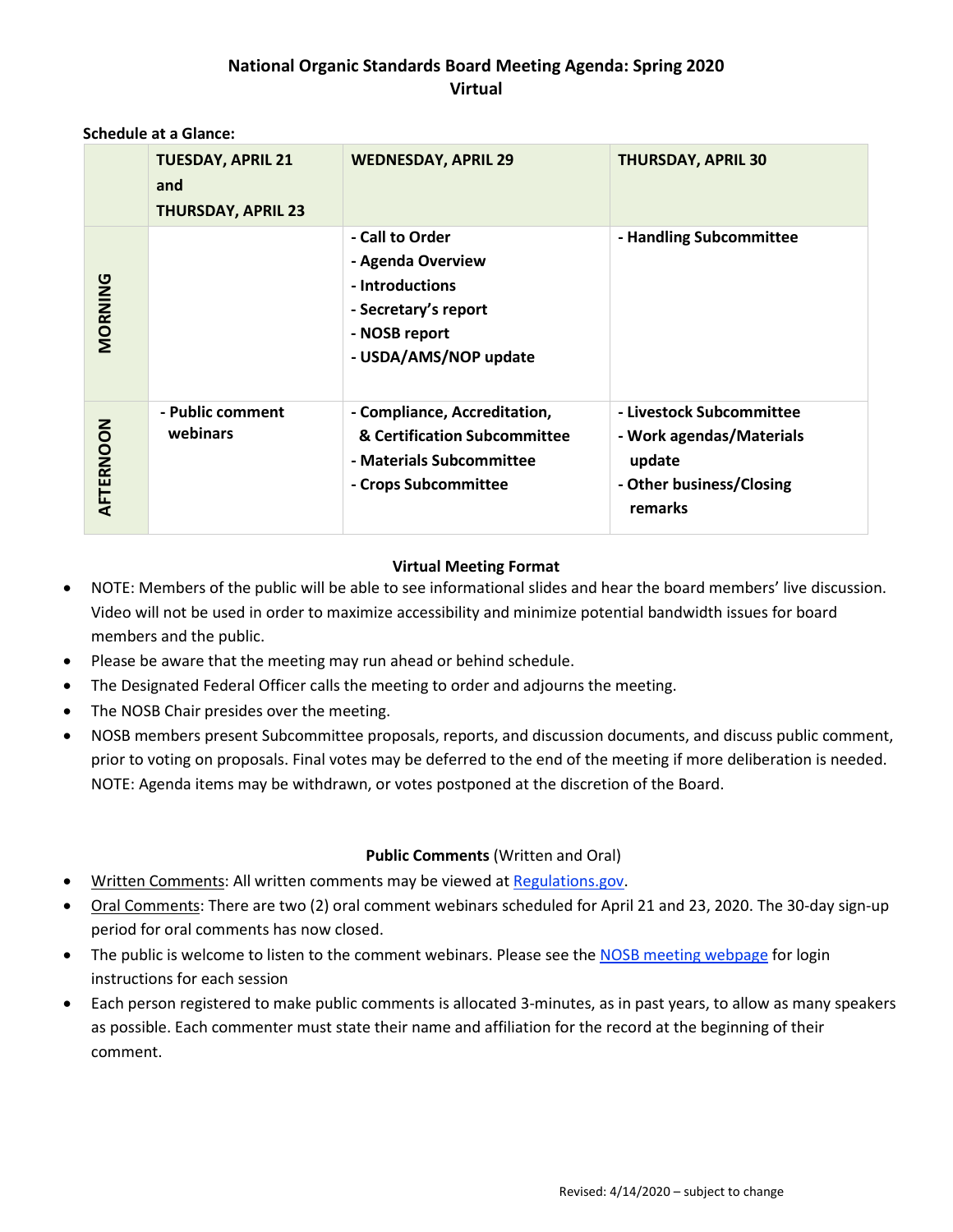# **National Organic Standards Board Meeting Agenda**

### **TUESDAY & THURSDAY, APRIL 21 & 23, 2020**

| NOON -<br>5:00 PM      | <b>Two Public comment webinars</b>                                                  |
|------------------------|-------------------------------------------------------------------------------------|
| EASTERN<br><b>TIME</b> | Please see the NOSB meeting webpage for login instructions for each webinar session |

## WEDNESDAY, APRIL 29, 2020 Please see the **NOSB** meeting webpage for login instructions for Wednesday

| 11:00 AM<br><b>EASTERN</b><br><b>TIME</b> | Call to Order, Agenda Overview, Introductions<br>NOSB Members and NOP Deputy Administrator<br>Secretary's report<br>Jesse Buie, Secretary<br><b>NOSB report</b>                                                                                                                                                                                                                                                                                                                              |  |  |
|-------------------------------------------|----------------------------------------------------------------------------------------------------------------------------------------------------------------------------------------------------------------------------------------------------------------------------------------------------------------------------------------------------------------------------------------------------------------------------------------------------------------------------------------------|--|--|
|                                           | Steve Ela, NOSB Chairperson                                                                                                                                                                                                                                                                                                                                                                                                                                                                  |  |  |
| 11:45 AM                                  | USDA, Agricultural Marketing Service, National Organic Program Update                                                                                                                                                                                                                                                                                                                                                                                                                        |  |  |
| 12:30 PM                                  | <b>Compliance, Accreditation, &amp; Certification Subcommittee Update</b><br>Scott Rice, Chairperson                                                                                                                                                                                                                                                                                                                                                                                         |  |  |
| 12:35 PM                                  | <b>Materials Subcommittee</b><br>Dave Mortensen, Chairperson                                                                                                                                                                                                                                                                                                                                                                                                                                 |  |  |
|                                           | Topics: Discussion document: Research Priorities 2020                                                                                                                                                                                                                                                                                                                                                                                                                                        |  |  |
|                                           | Subcommittee discusses proposals and documents as needed                                                                                                                                                                                                                                                                                                                                                                                                                                     |  |  |
| 1:00 PM                                   | Lunch (60 minutes) Offline                                                                                                                                                                                                                                                                                                                                                                                                                                                                   |  |  |
| <b>RECONVENE</b><br>2:00 PM               | <b>Crops Subcommittee</b><br>Jesse Buie, Chairperson                                                                                                                                                                                                                                                                                                                                                                                                                                         |  |  |
|                                           | Topics: Proposal: Paper (Plant pots and other crop production aids) - petitioned<br>Discussion Document: Wild, native fish for liquid fish products<br>Discussion Document: Biodegradable biobased mulch annotation change<br>2022 Sunset substances review:<br>Soap-based algicide/demossers<br>Ammonium carbonate<br>Soaps, insecticidal<br>Vitamin D3<br>Aquatic plant extracts<br>Lignin sulfonate<br>Sodium silicate<br>EPA List 4 - Inerts of minimal concern<br>Arsenic<br>Strychnine |  |  |
|                                           | Subcommittee discusses proposals and documents as needed<br>Board votes if ready                                                                                                                                                                                                                                                                                                                                                                                                             |  |  |
| 4:00 PM                                   | <b>Recess</b>                                                                                                                                                                                                                                                                                                                                                                                                                                                                                |  |  |